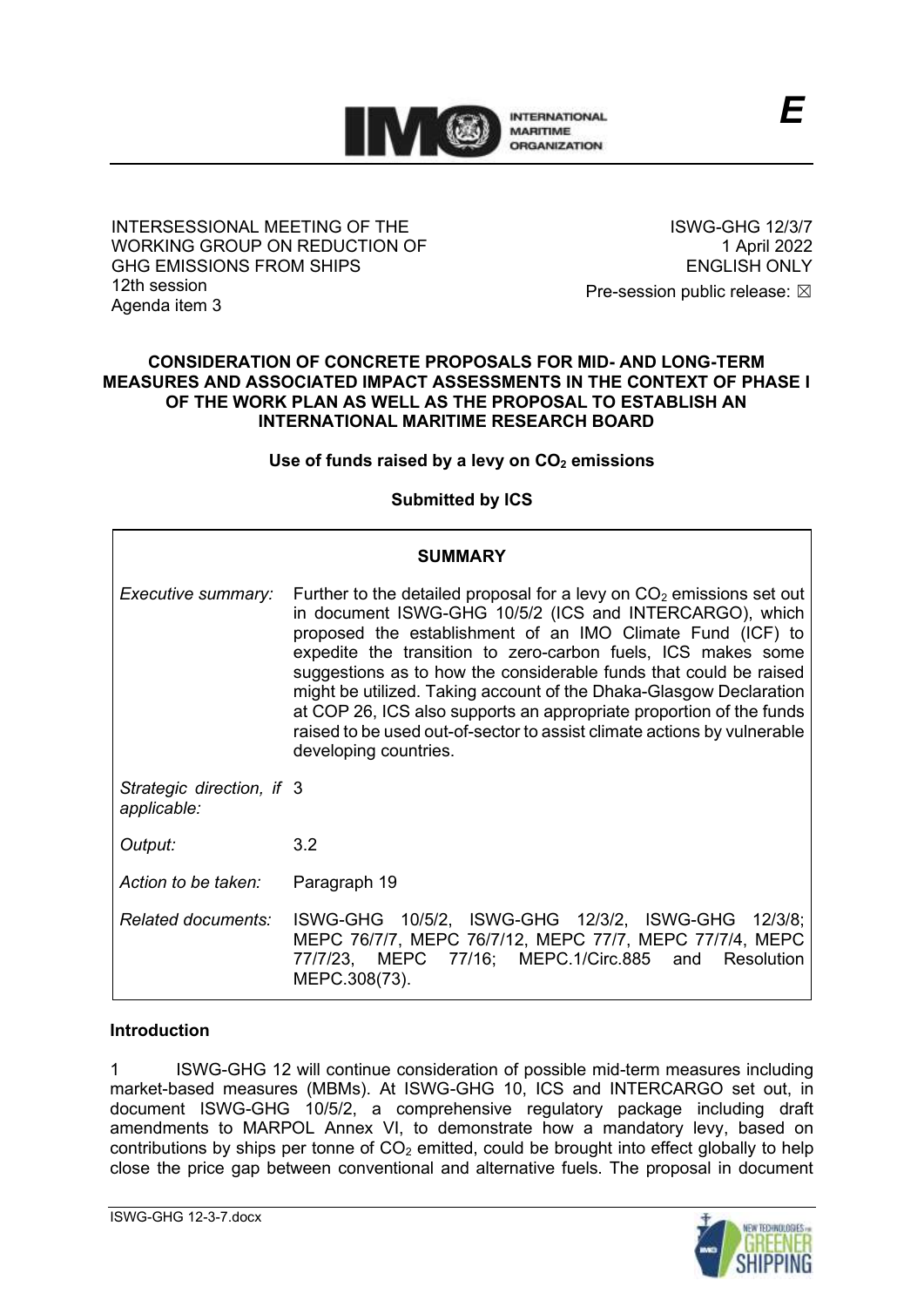ISWG-GHG 12/3/8 (ICS) was made in response to the proposal set out in document MEPC 76/7/12 (Marshall Islands and Solomon Islands) and then elaborated further in document MEPC 77/7/4 (Marshall Islands and Solomon Islands). As requested by ISWG-GHG 10, document ISWG-GHG 12/3/8 contains an initial assessment of the impact of a levy on States analysing a range of potential levy quanta.

2 The proposal in document ISWG-GHG 10/5/2 also included the establishment of an IMO Climate Fund (ICF) so as to use the funds collected to expedite the uptake and deployment of zero-carbon technologies and fuels, with particular regard to the needs of developing countries, especially LDCs and SIDS. This document elaborates on how the funds raised from a levy per tonne of  $CO<sub>2</sub>$  emitted might best be used to expedite the transition to zero carbon fuels.

3 This document also takes account of the Dhaka-Glasgow declaration at COP 26 by the Climate Vulnerable Forum (CVF) comprising over 50 developing countries<sup>1</sup> which, inter alia, called for further work by IMO: "for establishing a mandatory GHG levy on international shipping" with "the majority of the levy's revenues to be employed as additional financial support for urgent climate actions, particularly by the vulnerable developing countries."

4 If the levy is to be successful in expediting a transition to zero-emissions which is fair and equitable, ICS suggests that the funds collected should be used for three main purposes:

- .1 closing the price gap between conventional fuels and low- and zero-carbon fuels;
- .2 supporting the rollout, inter alia, of new bunkering infrastructure that may be required, as well as other maritime GHG reduction projects, particularly in developing countries especially LDCs and SIDS; and
- .3 additional financial support for urgent climate actions, particularly by the vulnerable developing countries, as suggested by the Dhaka-Glasgow **Declaration**

5 It is not suggested that the IMO Climate Fund should be used for R&D of zero-carbon technologies and fuels as this will be addressed by the establishment of the IMRB/IMRF as set out in document MEPC 76/7/7 (Denmark et al.) together with the adjustments set out in document ISWG-GHG 12/3/2 (Liberia et al.). The IMRF is not an MBM and is a short-term measure which MEPC 78 has been invited to approve.

# **Discussion**

# *Annual sum of funds that might generated for IMO Climate Fund*

6 Before considering how the funds raised from a levy might best be used, it may be helpful for the Group to have a general understanding of the quantity of funds that might be raised by a levy. Assuming, at the time when the levy is first implemented, a total annual consumption of conventional fuel oil by international shipping of about 250 million tonnes (by

<sup>1</sup> Afghanistan, Bangladesh, Barbados, Benin, Bhutan, Burkina Faso, Cambodia, Colombia, Comoros, Costa Rica, Democratic Republic of the Congo, Dominican Republic, Eswatini, Ethiopia, Fiji, the Gambia, Ghana, Grenada, Guatemala, Guinea, Guyana, Haiti, Honduras, Kenya, Kiribati, Lebanon, Liberia, Madagascar, Malawi, Maldives, Marshall Islands, Mongolia, Morocco, Nepal, Nicaragua, Niger, Palau, Palestine, Papua New Guinea, Philippines, Rwanda, Samoa, Saint Lucia, Senegal, South Sudan, Sri Lanka, Sudan, Tanzania, Timor-Leste, Tunisia, Tuvalu, Uganda, Vanuatu, Viet Nam, Yemen.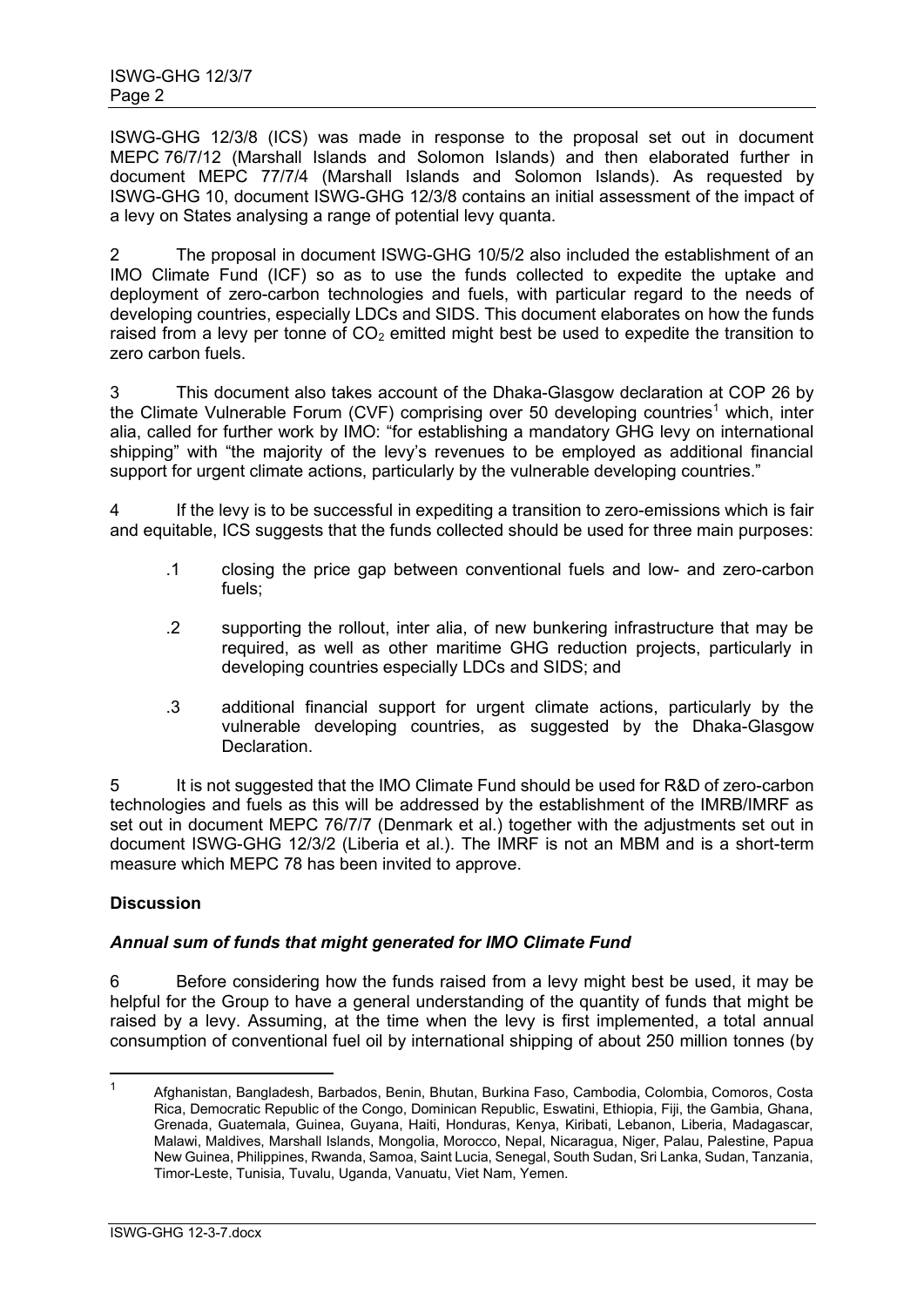that part of the global fleet comprising ships of 5,000 gross tonnage and above), a levy of, say, \$50 per tonne of CO<sub>2</sub> emitted (equivalent to \$157 per tonne for fuel oil consumed) would initially generate almost \$40 billion per year. A levy of \$100 per tonne of  $CO<sub>2</sub>$  emitted (equivalent to \$314 per tonne for fuel oil consumed) would generate about \$80 billion per year.

7 While ICS does not currently advocate what the quantum of the levy should be, it has suggested in document ISWG-GHG 10/5/2 that when the levy is first established, the quantum should take account of current Technology Readiness Levels (TRLs) and the worldwide availability of low- and zero-carbon fuels to which the industry can transition. Document ISWG-GHG 10/5/2 also suggests (as have the Marshall Islands and Solomon Islands in their proposal, originally submitted in document MEPC 76/7/12) that the initial quantum agreed by the Committee should be fixed for a set period and subject to a five-year 'ratchet' which could take account of future developments with respect to TRLs and the worldwide availability of lowand zero-carbon fuels.

8 If the five-year ratchet suggested in document ISWG-GHG 10/5/2 is taken forward, it should be expected that the amount of funds generated annually for the proposed IMO Climate Fund would initially increase in line with five yearly increases in the quantum of the levy. However, as the use of zero-emissions fuels becomes more widespread, the funds generated annually by the levy on  $CO<sub>2</sub>$  emissions would start to reduce significantly, possibly at some point around 2040.

# *Closing the price between conventional and zero-carbon fuels*

9 It is suggested that the primary purpose of the proposed levy on  $CO<sub>2</sub>$  emitted (or of any other potential MBM) should be to close the price gap between conventional fuel oil and low- and zero-carbon fuels. In the first instance, reducing the price gap will be achieved by the reduced value and rate for fuels with a lower carbon intensity, as set out in annex 3 of the package proposed in document ISWG-GHG 10/5/2 (IMO Climate Contribution to the IMO Climate Fund).

10 ICS does not currently have a position on what the quantum of the levy per tonne of  $CO<sub>2</sub>$  emitted should be, but if the levy was initially set at, say, \$50 per tonne of  $CO<sub>2</sub>$  emitted, the cost per tonne of conventional fuel oil consumed would be \$157, whereas the cost of the levy for a low-carbon fuel such as methanol would be about \$67.5 per tonne of fuel consumed reflecting its lower carbon factor (as set out in paragraph 2.2.1 of the annex to resolution MEPC.308(73) *2018 Guidelines on the method of calculation of the attained Energy Efficiency Design Index (EEDI) for new ships*, as amended).

11 For fuels such as ammonia or hydrogen, with zero 'tank to wake' emissions, it is assumed that the carbon factor would be zero and that these fuels would therefore be exempt from the levy (or zero-rated) to provide an incentive that would encourage the take-up of such fuels, helping to reduce their cost in comparison to the cost of conventional fuel oil.

12 Account might also need to be taken of the carbon lifecycle assessment of alternative fuels. Subject to the LCA guidelines developed by the Organization, the rate and value of the levy applicable to low- and zero-carbon fuels could potentially be adjusted depending on how these low- and zero-carbon fuels are produced. However, in order to encourage the rapid takeup of new fuels such as hydrogen and ammonia, it is suggested that when a levy system is first established it should not initially differentiate, for example, between green and grey hydrogen. But, at some point in the future, as and when green hydrogen produced from renewable energy sources becomes readily available, the Organization could subsequently decide to differentiate between such fuels, depending on whether they were produced from fossil or renewable energy sources, by applying a different rate and value to the levy which applied. However, these are issues which will require careful consideration.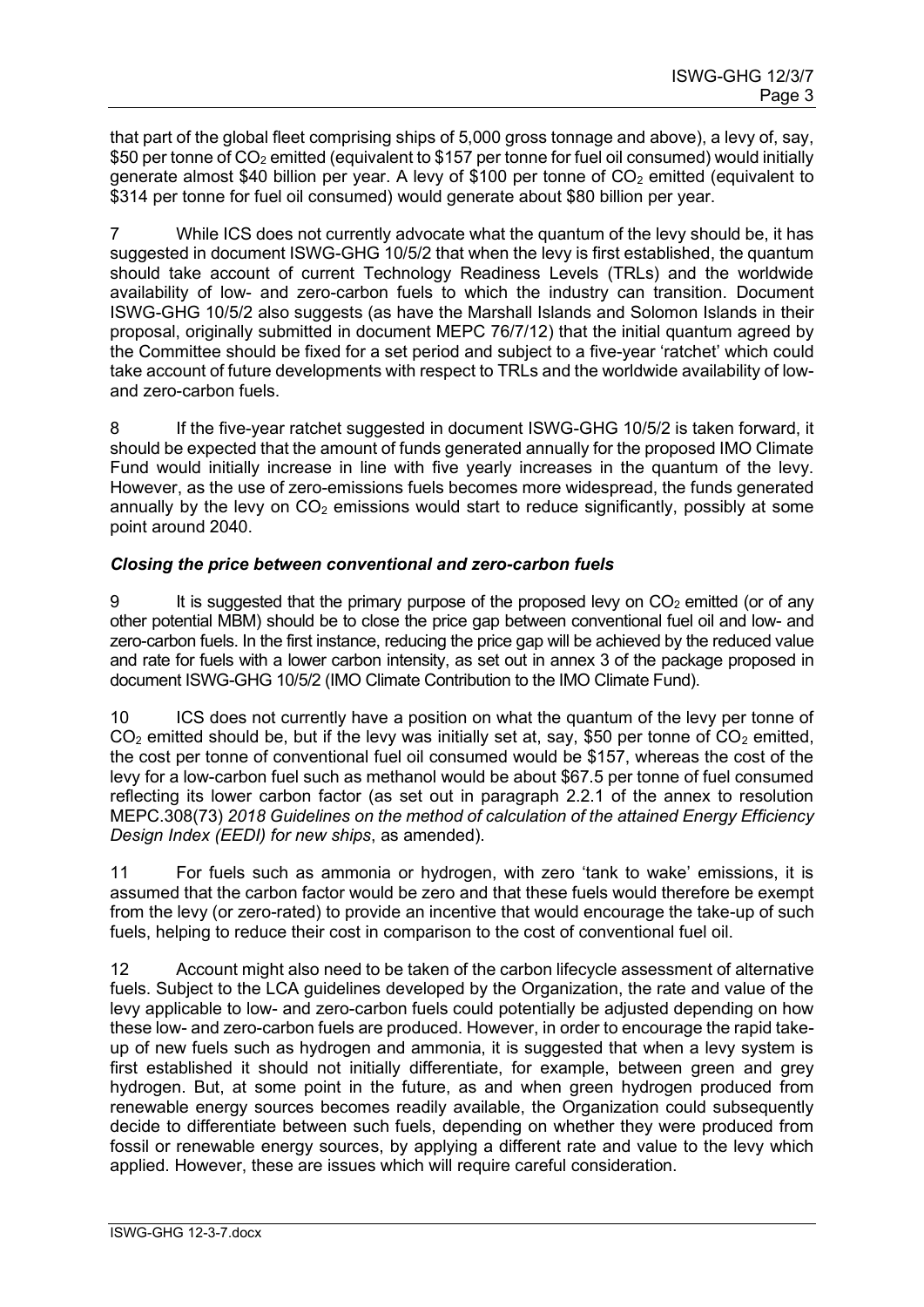13 While further analysis is needed (and the cost of alternative fuels should reduce over time as they become more widely available) it is currently anticipated that zero-carbon fuels will initially be far more expensive than conventional fuels, perhaps by a factor of two or three times, making their widespread use by ships prohibitively expensive. Given that these fuels will not be exclusively available for shipping but in high demand by all industries, it is most likely that their price will remain high, even if available in sufficient quantities around the globe, and that non-scheduled (bulk/tramp) shipping, in particular, will be among the last shipping sectors that may be able to readily secure such fuels. Although the impact of a levy on closing the price gap will depend on the quantum of the levy, it is likely that the quantum agreed by the Organization, even if subject to a five-year ratchet, will be insufficient in itself to make a rapid and widespread take-up of alternative fuels by shipping economically viable. ICS does not yet have firm views on how this issue might be addressed but may follow-up with ideas at a future session.

#### *Supporting the rollout, inter alia, of new bunkering infrastructure that may be required, as well as other maritime GHG reduction projects, particularly in developing countries including LDCs and SIDS*

14 It is suggested that an appropriate proportion of the funding raised from a levy-based MBM could be used to expedite the transition by supporting the rollout, inter alia, of new bunkering infrastructure that may be required in ports throughout the world as well as other maritime GHG reduction projects, particularly in developing countries and especially LDCs and SIDS. The details of such programmes, including the impact these might have on the pricing of new fuels, would require further analysis and careful consideration, and could be determined by the proposed IMO Climate Fund with oversight from the Committee.

## *Additional financial support for urgent climate actions, particularly by the vulnerable developing countries, as suggested by the Dhaka-Glasgow Declaration*

15 Noting the Dhaka-Glasgow Declaration, ICS agrees that it will be important for the IMO Climate Fund to provide additional out-of-sector support for urgent climate actions by the climate vulnerable developing countries, in particular LDCs and SIDS.

16 Other than that the proportion of the IMO Climate Fund to be used for out-of-sector purposes should be reasonable, and that the large majority of the funding from a levy should be used in-sector to help expedite the transition to zero-carbon fuels, ICS takes no view on what this proportion should be, which would be a political decision from IMO Member States. Nevertheless, one possibility for determining the amount of funds that should be used for outof-sector purposes would be to link this to international shipping's share of GHG emissions from the total global economy which according to the *Fourth IMO GHG Study 2020* (depending on the definition used) is between 2 and 3 per cent.

17 For example, if a levy was initially set at, say, \$50 per tonne of  $CO<sub>2</sub>$  emitted, which would generate funding for the IMO Climate Fund of about \$40 billion per year, 3 per cent of this amount would be \$1.2 billion a year. However, if the levy was set at \$100 per tonne of  $CO<sub>2</sub>$  emitted (either initially or after the five-year rachet was applied) then some \$2.4 billion a year might be dedicated to out-of-sector purposes. Alternatively, depending on the quantum of the levy set, if Member States considered that a larger proportion of the funds would be appropriate to be used out-of-sector then a multiplier might be applied, but still linking this amount to international shipping's share of the world economy's GHG emissions.